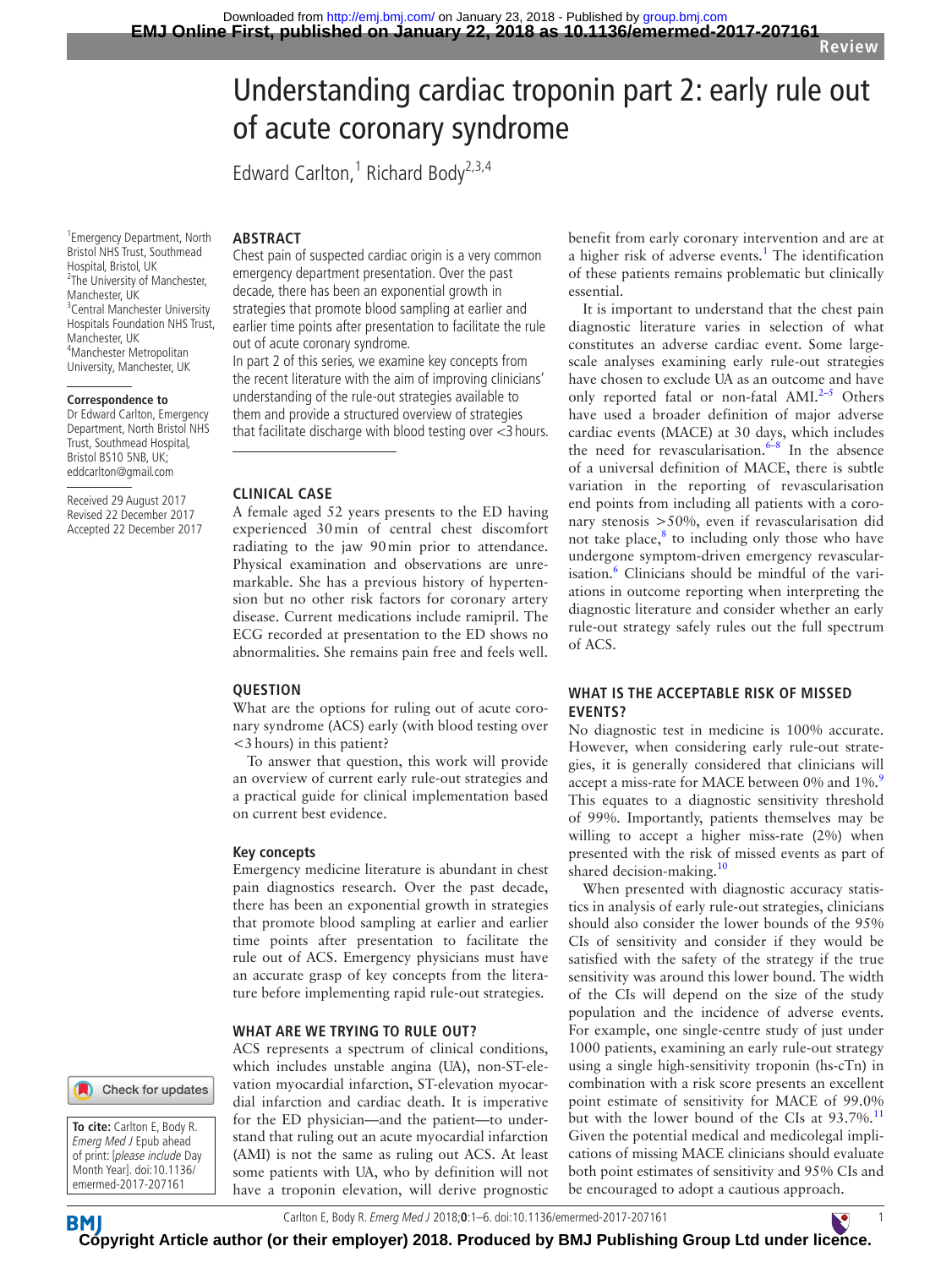# **Implications of study design**

A common theme among studies evaluating early rule-out strategies using hs-cTn is that the vast majority are observational and data are reported in patients who were not actually discharged based on hs-cTn results. Evaluating new diagnostic technology with observational research alone has important limitations. It is possible that beneficial effects will be diluted because clinicians do not abide by their recommendations. Furthermore, unanticipated effects such as rebound overuse of resources have previously been reported and have meant that apparently safe strategies are not cost-effective.<sup>[12 13](#page-4-7)</sup> Therefore, the clinical effectiveness and cost-effectiveness of the majority of these strategies remains unknown. Furthermore, there remains a paucity of research evaluating the acceptability of very early discharge to patients, in what is likely to be a high anxiety presentation. Further interventional research is required, which incorporates assessment of clinical effectiveness and cost-effectiveness, together with patient views and shared decision-making, prior to the widespread implementation of the majority of early rule-out strategies.

# **EARLY RULE-OUT STRATEGIES USING HIGH-SENSITIVITY troponin testing in <3 hours**

Clinicians rely on three elements to rule out ACS: clinical findings, ECG and cardiac biomarkers. Although some elements of the history and examination have been shown to be excellent predictors of ischaemia and are used successfully within risk scores, $811$  history alone is an unreliable predictor of AMI.<sup>[14](#page-4-8)</sup> Few patients (14%) have an ECG that is diagnostic.<sup>15</sup> Therefore, the majority of patients require cardiac biomarker testing. For many years, patients who present to the ED with suspected cardiac chest pain have required serial troponin testing over 3–12hours before ACS can be safely ruled out. This prolonged assessment has been driven by limitations in cardiac biomarker analysis. In part 1 of this series, we discussed how cardiac troponin is central to the diagnosis of AMI and how hs-cTn assays have recently been developed. These assays can detect troponin in over 50% of healthy individuals<sup>16</sup> and this improved analytical sensitivity has transformed the way we rule out ACS. There are now a number of early rule-out strategies available to ED clinicians, who have access to hs-cTn assays, to facilitate early discharge of low-risk patients using either single hs-cTn testing or serial testing in under 3hours [\(table](#page-2-0) 1).

# **SINGLE TEST RULE-OUT STRATEGIES**

Clearly, in busy and crowded EDs the ability to 'rule out' ACS with a single blood test at the time of arrival has advantages over a strategy involving serial testing. Many such strategies show considerable promise.

# **The 'limit of detection' rule-out strategy**

'Ruling out' ACS for patients with troponin concentrations below the limit of detection (LoD; lowest analyte concentration at which detection is feasible) of a high-sensitivity assay  $\langle$  <5 ng/L for Roche hs-cTnT or <2ng/L for Abbott hs-cTnI) appears safe (sensitivity approaching 98% for AMI and MACE) and may allow discharge between 20% and 30% of patients depending on the assay used.[2 5 17–19](#page-4-1) However, caution should be exercised prior to widespread implementation of this strategy. The assay precision at the very low cut-off concentration is variable<sup>16</sup> and as such the proportion of patients eligible for discharge using this approach may vary widely between centres. Furthermore, no interventional data currently exist to support its use and it

remains relatively untested against revascularisation end points. Of note, although some contemporary (ie, not meeting the criteria for being high-sensitivity) troponin assays can detect troponin concentrations below the 99th percentile upper reference limit, the sensitivity is lower (97.1%), which currently means that they are not recommended for use in clinical practice. $20$ 

For other rule-out strategies that use a single hs-cTn result, such as those using higher cut-offs above the LoD or combining hs-cTn results with a risk score, clinicians should ascertain whether it has been validated and remains effective using the assay available to them. For example, one suggested strategy uses a cut-off concentration above the LoD but below the 99th percentile for Abbott hs-cTnI at  $5 \text{ ng/L}$ .<sup>3</sup> This cut-off concentration may allow the discharge of over 60% of patients, with the authors citing a high negative predictive value of  $>99\%$ .<sup>[3](#page-4-12)</sup> However, the sensitivity has been consistently shown to be relatively low at 93.8% in the original derivation cohort, 94.3% on internal validation and 94.5% (95% CI 91.1% to 96.7%) on subsequent external validation in  $3155$  $3155$  $3155$  patients.<sup>5</sup> The evidence is similar with the alternative Roche hs-cTnT assay. At cut-offs above the LoD but below the 99th percentile, the point estimate sensitivities for MACE  $\langle 97\% \cdot$ <sup>[21](#page-4-14)</sup>

# **The Manchester Acute Coronary Syndromes decision aid**

The Manchester Acute Coronary Syndromes decision aid (MACS) is a clinical prediction model that was prospectively derived specifically for use in patients presenting to the ED with suspected cardiac chest pain. It combines information from a patient's history with ECG findings and troponin concentrations measured at the time of arrival to calculate the probability that a patient has ACS. Based on that probability, patients can be 'ruled out' immediately (probability <2%), 'ruled in' immediately (probability >95%) or triaged to one of two levels of inpatient care ('low risk' and 'moderate risk') to await serial troponin sampling. As such, it could be combined with other rule-out strategies involving serial sampling.

The original MACS decision aid derived by multivariate analysis included two biomarkers: hs-cTnT and heart-type fatty acid binding protein (h-FABP), a biomarker of myocardial injury that is known to rise early after the onset of ischaemia.<sup>22</sup> On external validation, the original algorithm had 100.0% sensitivity for AMI (95%CI 95.4% to 100.0%) and 98.0% (93.0%–99.8%) sensitivity for MACE. Both of the missed MACEs were isolated coronary stenoses that did not require coronary intervention, emphasising the importance of noting the details of study design and outcome definition when appraising the evidence. The decision aid was later validated with an automated assay for h-FABP, which is commercially available and can be run on modular analysers in most hospital laboratories. $^{23}$  This refined algorithm was then evaluated in a pilot randomised controlled trial. Patients receiving care guided by the MACS rule were significantly more likely to be safely discharged within 4hours of arrival in the ED (adjusted OR 5.5, 95%CI 1.71 to 17.11, P=0.004) with no missed MACEs.<sup>[24](#page-5-0)</sup>

However, to further increase usability, the algorithm was again refined to evaluate its diagnostic performance without h-FABP. This troponin-only MACS decision aid (T-MACS) was externally validated in 1459 patients. The sensitivity was not significantly different to the original MACS model (98.1%, 95%CI 95.2 to 99.5, vs 100.0%, 95%CI 95.4% to 100.0%) but would allow more patients to have ACS ruled out immediately (40.4% vs 1[8](#page-4-3).0%).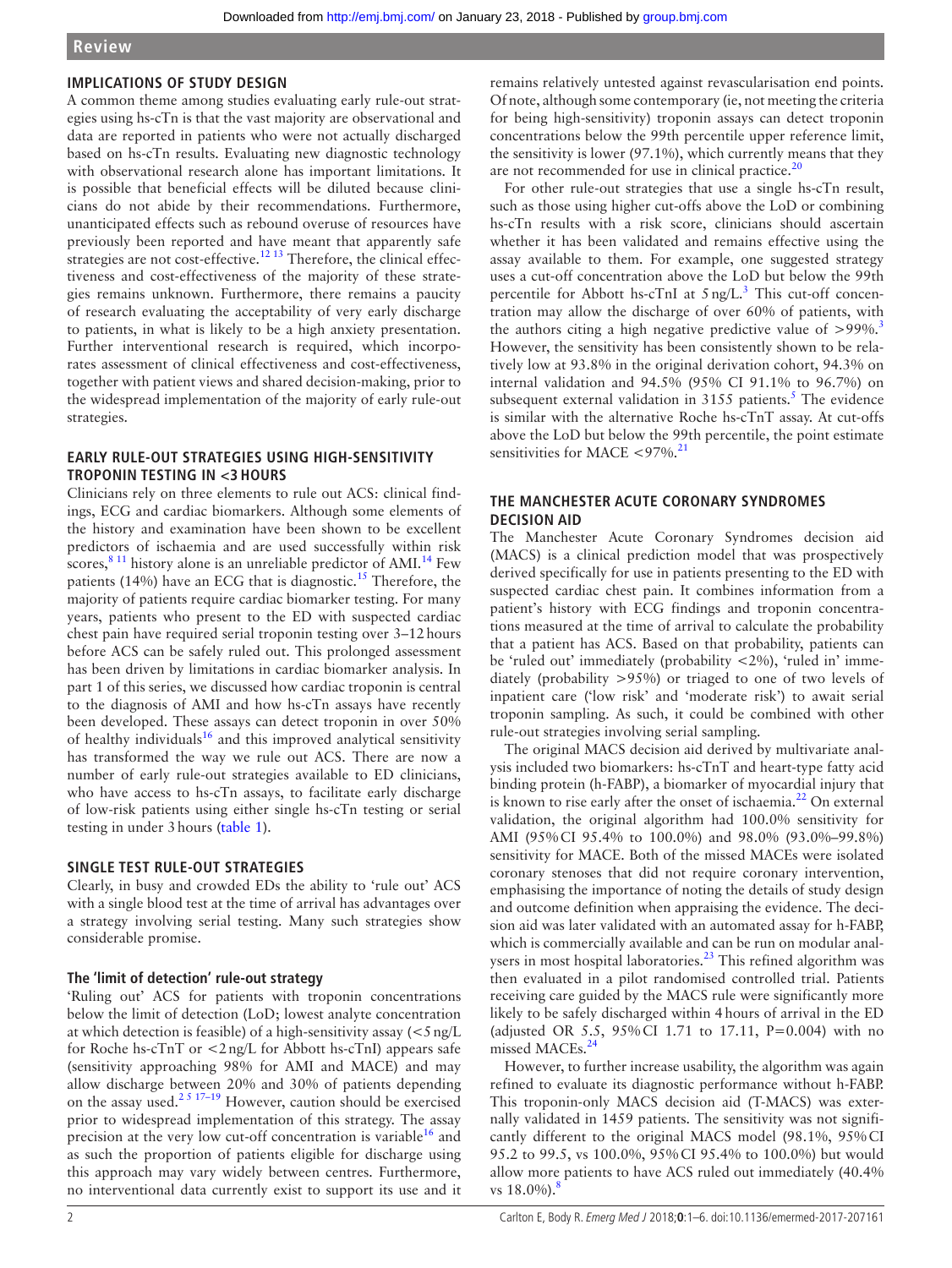| Early rule-out strategy                                                                                                        | Clinical implementation                                                                                                                                                                                                                                                                                                                                    | Sensitivity (95% CI)                                                                                                                                                                                                                                                                                                                 | % Eligible for early rule out                                                                                                                   | Critique                                                                                                                                                                                                                                          |
|--------------------------------------------------------------------------------------------------------------------------------|------------------------------------------------------------------------------------------------------------------------------------------------------------------------------------------------------------------------------------------------------------------------------------------------------------------------------------------------------------|--------------------------------------------------------------------------------------------------------------------------------------------------------------------------------------------------------------------------------------------------------------------------------------------------------------------------------------|-------------------------------------------------------------------------------------------------------------------------------------------------|---------------------------------------------------------------------------------------------------------------------------------------------------------------------------------------------------------------------------------------------------|
| Single hs-cTn test                                                                                                             |                                                                                                                                                                                                                                                                                                                                                            |                                                                                                                                                                                                                                                                                                                                      |                                                                                                                                                 |                                                                                                                                                                                                                                                   |
| Limit of detection (LoD) of<br>high-sensitivity troponin*                                                                      | Discharge if hs-cTnT (<5 ng/L) or<br>hs-cTnl (<2 ng/L) at presentation<br>and a non-ischaemic ECG                                                                                                                                                                                                                                                          | hs-cTnT:<br>99.1% (96.7 to 99.9) for AMI <sup>17</sup><br>99.2% (95.6 to 100) for 30-day<br>MACE <sup>18</sup><br>100% (95.4 to 100) for AMI <sup>19</sup><br>hs-cTnl: 99.0% (96.8 to 99.7) for<br>non-fatal/fatal AMI <sup>5</sup>                                                                                                  | hs-cTnT: 36.7% <sup>17</sup><br>29.2%18<br>17.3% <sup>19</sup><br>hs-cTnl:<br>18.8% <sup>5</sup>                                                | Few studies test LoD in<br>combination with ECG findings.<br>Variation in outcomes (AMI vs<br>MACE). High sensitivity (>99%)<br>but with wide CIs. Variance in<br>proportion suitable for discharge<br>and clinical effectiveness unknown.        |
| Higher cut-offs of high-<br>sensitivity troponin (above<br>the LoD but below the 99th<br>percentile): High-STEACS <sup>3</sup> | hs-cTnT: not recommended<br>hs-cTnI: discharge after a single<br>result <5 ng/L and >2 hours from<br>pain onset                                                                                                                                                                                                                                            | hs-cTnT:<97% for MACE <sup>21</sup><br>hs-cTnl: 98.6% (97.7 to 99.4). <sup>3</sup><br>94.5% (91.1 to 96.7) <sup>5</sup>                                                                                                                                                                                                              | hs-cTnT: not applicable hs-cTnI:<br>$61\%$ , $3$<br>66.5%                                                                                       | High proportion suitable for early<br>discharge but at cost of sensitivity.<br>Relatively untested against full<br>spectrum of ACS). Caution in early<br>presenters (<2 hours from pain<br>onset). Assay specific (hs-cTnI only).                 |
| <b>Troponin-only Manchester</b><br><b>Acute Coronary Syndromes</b><br>decision aid <sup>8</sup>                                | hs-cTnT: clinical variables<br>(worsening angina, radiation<br>of pain to right arm, vomiting,<br>sweating, hypotension and ECG<br>ischaemia) in combination with<br>hs-cTnT concentration. Computer<br>algorithm generates predicted<br>probability of ACS. Discharge if very<br>low risk. 'Rule in' ACS if high risk<br>hs-cTnI: not currently validated | <b>hs-cTnT:</b> 98.7% (95.3 to 99.8) for <b>hs-cTnT:</b> 37.7% in derivation<br>30-day MACE in derivation cohort. cohort. 40.4% in validation set. <sup>8</sup><br>98.1% (95.2 to 99.5) in validation<br>set. <sup>8</sup><br>hs-cTnI: unvalidated therefore<br>unknown                                                              |                                                                                                                                                 | Sensitivity high (>98%) but wide<br>Cls. High proportion suitable<br>for discharge (>35%). Allows<br>rule in (10% ruled in with 100%<br>specificity for ACS). Unvalidated<br>with hs-cTnl.                                                        |
| <b>HEART Care</b>                                                                                                              | The HEART score combining<br>variables from the history, ECG,<br>age, risk factors and troponin<br>results.<br>Studies have evaluated various<br>troponin assays. Only one study has<br>evaluated the HEART score with<br>hs-cTnl <sup>38</sup>                                                                                                            | Pooled sensitivity 96.7% (95% CI<br>94.0% to 98.2%) from 11 studies<br>including 11217 patients <sup>26</sup><br>In a cluster RCT of 3648 patients,<br>the incidence of MACE in low-risk<br>patients (HEART score 0-3) was<br>2.0% (1.2 to 3.0) <sup>13</sup>                                                                        | 39.3% classified as low risk and<br>eligible for early discharge. Non-<br>adherence to strategy in 41.0%<br>of low-risk patients. <sup>13</sup> | Systematic review: sensitivity<br>below acceptability. <sup>26</sup><br>Interventional trial: demonstrates<br>non-adherence to strategy. No<br>improvements demonstrated<br>in early discharge rates or<br>downstream resource use. <sup>13</sup> |
| 0/1 hour hs-cTn tests                                                                                                          |                                                                                                                                                                                                                                                                                                                                                            |                                                                                                                                                                                                                                                                                                                                      |                                                                                                                                                 |                                                                                                                                                                                                                                                   |
| European Society of Cardiology Discharge if the hs-cTn<br>0/1 hour rule-out and rule-in<br>algorithm <sup>32</sup>             | concentration is <lod and="" pain<br="">&gt;3 hours ago. Or discharge if<br/>Ohour hs-cTn low and the lack of a<br/>relevant increase within 1 hour (see<br/>guideline for increase<sup>32</sup>).</lod>                                                                                                                                                   | hs-cTnT: 96.7 % (93.4 to 98.7)<br>for AMI. $437$<br>hs-cTnl: 98.8 % (96.4 to 99.7)<br>for AMI. $437$                                                                                                                                                                                                                                 | hs-cTnT: 63.4 %. <sup>437</sup><br>hs-cTnl: 54.2 %.437                                                                                          | High proportion ruled out (> 50%).<br>May not meet required sensitivity<br>threshold. Revascularisation end<br>points not reported. Allows rule in<br>with good positive predictive value.                                                        |
| 0/2 hours hs-cTn tests                                                                                                         |                                                                                                                                                                                                                                                                                                                                                            |                                                                                                                                                                                                                                                                                                                                      |                                                                                                                                                 |                                                                                                                                                                                                                                                   |
| <b>ADAPT Accelerated Diagnostic</b><br>Protocol. <sup>27-29</sup>                                                              | hs-cTnT: discharge if hs-cTnT<br><14 ng/L at 0 and 2 hours and TIMI<br>score $\leq 1$ and ECG normal. <sup>27</sup><br>hs-cTnl:<br>discharge if hs-cTnl <26 ng/L at 0<br>and 2 hours and TIMI ≤1† and ECG<br>normal. <sup>6</sup>                                                                                                                          | hs-cTnT: 100 % (98.2 to 100) for hs-cTnT: 34.5 % in derivation<br>30-day MACE in derivation cohort. cohort. 40.3 % in validation<br>97.4 (94.5 to 98.8) in validation<br>set. <sup>27</sup><br>hs-cTnl:<br>99.2 (97.1 to 99.8) for 30-day<br>MACE in derivation cohort. 99.4<br>% (96.5 to 100) in validation<br>set. <sup>627</sup> | set. $27$<br>hs-cTnI: 41.5 % in derivation<br>cohort. 38.6 % in validation set. <sup>6</sup>                                                    | Implementation evidence<br>available. <sup>28</sup> <sup>29</sup><br>Most patients will not be<br>discharged until at least 4 hours<br>after ED attendance. <sup>28</sup> <sup>29</sup>                                                           |

<span id="page-2-0"></span>**Table 1** Early rule-out strategies using high-sensitivity troponin testing in under 3 hours externally validated in large cohort studies or recommended by current consensus guidelines

\*In the UK, NICE recommends that the LoD strategy can be used with both hs-cTnI and hs-cTnT. However, NICE recommends that only patients who also have a low TIMI risk score can be discharged.<sup>36</sup> This strategy remains unvalidated.

†Sex-specific cut-offs may be used for the Abbott hs-cTnI assay; 16 ng/L for women and 34 ng/L for men. The Emergency Department Assessment of Chest Pain Score can be used in place of TIMI.<sup>[37](#page-5-8)</sup>

 hs-cTnT, Roche high-sensitivity cardiac troponin T; ADAPT, 2-hour accelerated diagnostic protocol; AMI, acute myocardial infarction; hs-cTn, single high-sensitivity troponin; HEART, History, ECG, Age, Risk factors and Troponin; High-STEACS, High-sensitivity Troponin in the Evaluation of patients with Acute Coronary Syndrome; hs-cTnI, Abbott highsensitivity cardiac troponin I; MACE, major adverse cardiac events; NICE, National Institute for Health and Care Excellence; RCT, randomised controlled trial; TIMI, Thrombolysis in Myocardial Infarction.

The algorithm has also been validated in an Australasian cohort of 1244 patients. Sensitivity was maintained for AMI within 30 days (99.1%, 95%CI 95.2% to 100.0%). Fewer patients would have been 'ruled out' with T-MACS (19.8%) but this may be because of the use of surrogate variables in this secondary anal-ysis from previous cohort studies.<sup>[25](#page-5-1)</sup> T-MACS has not yet been validated for use with hs-cTnI.

#### **The HEART score**

The History, ECG, Age, Risk factors and Troponin (HEART) Score has been tested within an interventional study, allowing discharge after a single troponin (both high-sensitivity and contemporary troponins were used) result.<sup>[13](#page-4-17)</sup> This randomised controlled trial was designed to measure the effect of the use of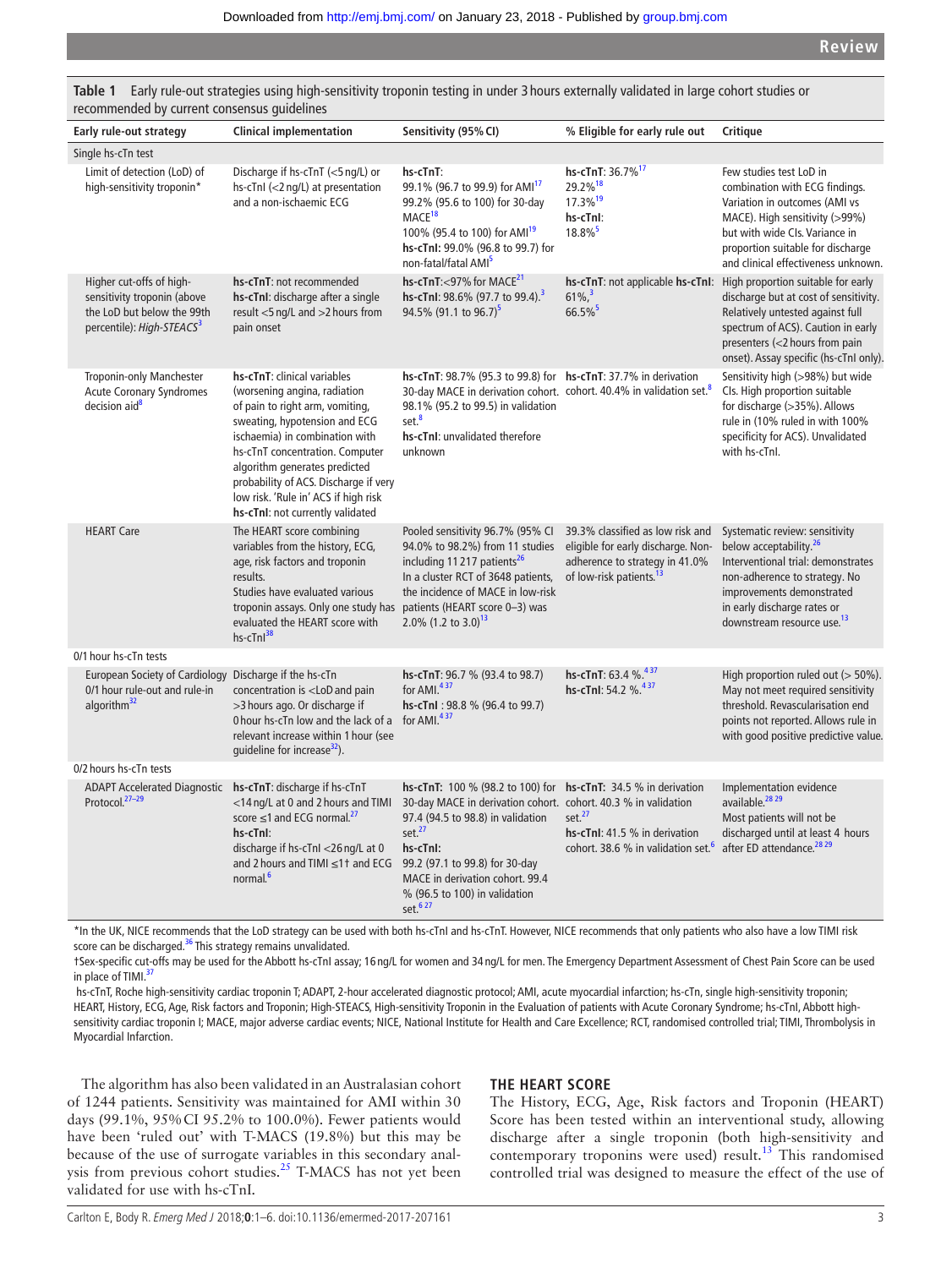this strategy (termed HEART Care) on patient outcomes and use of healthcare resources. Importantly, while the strategy tested appeared as safe as standard care (incidence of MACE in low-risk patients was 2.0%), its implementation did not lead to significant differences in early discharge rates or downstream resource use. ED clinicians appear reticent to adhere to this rule-out strategy in facilitating early discharge. A recent meta-analysis of 9 studies including 11217 patients found that the pooled sensitivity of the HEART score is 96.7% (95% CI 94.0% to 98.2%) for MACE, suggesting a miss-rate that may be unacceptable to clinicians. $^{26}$  $^{26}$  $^{26}$ The majority of studies included in this analysis were contemporary rather than high-sensitivity troponin assays.

# **THE 2-HOUR ACCELERATED DIAGNOSTIC PROTOCOL**

Perhaps the best validated early rule-out strategy is the 2-hour accelerated diagnostic protocol (ADAPT), which combines the TIMI score for UA with troponin assay results taken at presentation and 2 hours later.<sup>27-31</sup> This strategy has been successfully tested within two interventional studies. The first compared use of ADAPT with the TIMI score to 6–12hours troponin testing and found a significant increase in successful discharges within 6hours with ADAPT (19.3% vs 11.0%, OR 1.92, 95%CI 1.18 to 3.13). $30$  The second was a pragmatic trial comparing the use of the TIMI score with the Emergency Department Assessment of Chest Pain Score (EDACS), which was derived specifically for use in patients with suspected cardiac chest pain. $^{28}$  In that trial, the proportion of patients successfully discharged within 6hours was similar for both TIMI and EDACS (32.3% vs 34.4%). This approach has been successfully implemented across Queensland, Australia with subsequent evaluation demonstrating both clinical effectiveness and cost-effectiveness.[29](#page-5-10) Importantly, ADAPT has also been tested using both high-sensitivity<sup>6 27</sup> and contemporary[31](#page-5-11) troponin assays. While safety is maintained using either high-sensitivity or troponin assays, the use of contemporary troponin leads to significantly fewer patients being eligible for early discharge (40% vs 20%). Therefore, ADAPT remains a viable option for implementation, yet clinicians should be aware that due to limitations clinical and laboratory processing times with strategies reliant on two blood tests, most patients will still not be discharged until at least 4 hours after ED attendance.<sup>28</sup>

# **Caution in early presenters**

Strategies reliant on low cut-offs of high-sensitivity troponin at presentation have been shown to have an unacceptable diagnostic performance in early presenters, that is, where a sample is taken  $\lt$ 2 hours from chest pain onset.<sup>3–5</sup> To this end, current European Society of Cardiology guidelines recommend that the LoD strategy only be applied using testing 3hours after chest pain onset,<sup>32</sup> and higher cut-offs of high-sensitivity troponin (above the LoD but below the 99th percentile) such as the High-STEACS strategy only be applied 2 hours after chest pain onset.<sup>[3](#page-4-12)</sup> Given that the median time to chest pain onset in one UK study was 2 hours  $20 \text{ min}$ ,<sup>11</sup> this may have implications for the applicability of these strategies in facilitating very early discharge.

# **EARLY RULE-OUT STRATEGIES USING CONTEMPORARY troponin testing in under 3 hours**

Globally, many EDs will not have access to hs-cTn assays. For example, in the USA the hs-cTnT assay has only recently (January 2017) been approved by the Food and Drug Administration for clinical use (with caveats that prevent the use of the LoD) and the hs-cTnI assay is still awaiting approval. To overcome the limitations of contemporary troponin assays, prior studies examining

rapid rule-out strategies have combined such assays with a panel of traditional cardiac biomarkers such as creatine kinase MB and myoglobin.[33 34](#page-5-12) The ASia-Pacific Evaluation of Chest Pain Trial aimed to prospectively validate the safety of a predefined 2-hour accelerated diagnostic protocol combining the TIMI score and negative point-of-care biomarker results.<sup>[33](#page-5-12)</sup> A total of 3582 patients were enrolled, of which only 10% were considered low risk and eligible for discharge. This strategy had a sensitivity for of 99.3% (97.9–99.8) for 30-day MACE. In subsequent analysis, when creatine kinase MB and myoglobin were removed from the analysis and only contemporary troponin was used, the proportion of patients eligible for early discharge rose to 20% with a similar diagnostic sensitivity. $31$  In a recently published interventional trial (Improved Assessment of Chest pain Trial), recruiting 1366 participants at a single centre in Australia, using negative contemporary troponin results at 0/2hours in low-risk patients facilitated the early discharge (median length of stay 5.1hours) of 17.9% of patients with suspected cardiac chest pain with no missed 30-day events.<sup>[34](#page-5-13)</sup>

The Randomised Assessment of Treatment using Panel Assay of Cardiac markers Trial sought to evaluate point-of-care biomarkers tested measured at presentation and after 90 min.<sup>[35](#page-5-14)</sup> In an interventional trial of 2243 ED patients with chest pain, this strategy was found to be potentially safe with a 3% rate of MACE in those discharged, allowing 32% of patients to be discharged within 4hours. Yet, limitations in the availability of the diagnostic equipment used (Beckmann Access Triple Panel) and a failure to demonstrate effectiveness in terms of downstream resource use have meant widespread uptake of this strategy has been limited. Furthermore, subsequent analysis of this cohort found that measurement of contemporary troponin alone is sufficient for diagnosis. $36$ 

Centres that do not have access to high-sensitivity troponin assays may still be able to apply rapid rule-out strategies that incorporate troponin sampling over <3hours, yet the proportion of patients eligible for early discharge may be reduced.

# **Clinical case: outcome**

Returning to the clinical case, the presentation is clearly compatible with a suspected ACS and focus of this encounter will be on ruling out this important diagnosis. The use of low cut-off concentration of high-sensitivity troponin (at the LoD for either hs-cTnT or hs-cTnI, or a cut-off of 5ng/L for hs-cTnI) in combination with a non-ischaemic ECG taken at presentation may allow the safe rule out of AMI in this case. However, given the safety of strategies that rely on very low cut-off of hs-cTn have been questioned in very early presenters (90min in this case), it would be prudent to wait until at least 3hours after chest pain onset before applying such a strategy. Furthermore, the assessing clinician also needs to consider whether this approach will safely rule out the full spectrum of ACS, namely UA. Therefore, the addition of a risk stratification such as TIMI, T-MACS, EDACS or HEART, which have been tested against revascularisation end points, would allow the consideration of this diagnosis and may prompt further testing. For sites without access to high-sensitivity troponin assays, early rule out may still be possible with serial testing over 0/2hours, although formal risk stratification is again recommended. We would therefore need to know a few more details about the character of chest pain and there will be benefit from clinical interpretation of the history and examination findings before reliably calculating each score. There are several options to confidently rule out an ACS event using blood testing over <3hours in this case.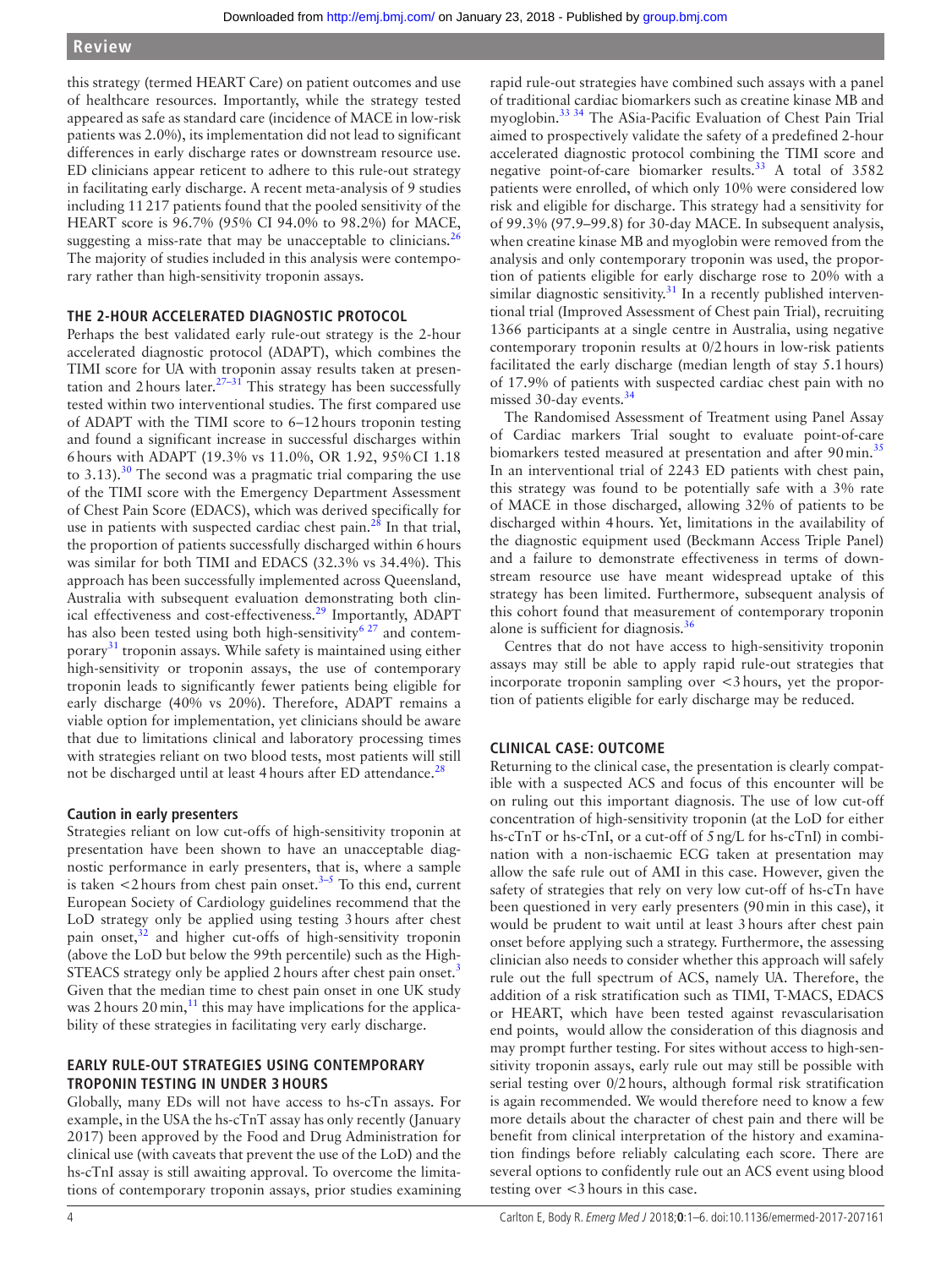# **MAKING A CHOICE OF WHICH RAPID RULE-OUT STRATEGY to use**

When selecting a rule-out strategy for clinical use, emergency physicians should follow the following five principles:

- 1. Understand the troponin assay you have available and only apply strategies that have been validated using your assay.
- 2. Consider using a formal risk-stratification tool such as TIMI or T-MACS. These may allow improved detection of patients across the whole spectrum of ACS.
- 3. It is important to take account of both sensitivity and negative predictive value when appraising diagnostic accuracy, as the latter is heavily influenced by prevalence. Ideally, these measures should be reported for MACE occurring within 30 days. Consider the lower bounds of the CIs ([table](#page-2-0) 1).
- 4. Efficacy, as measured by the proportion of patients who may be eligible for early discharge, may not translate to clinical effectiveness, whereby patients are actually discharged early and downstream resource uses are saved.
- 5. Be wary of blindly applying consensus guidelines, some of which have demonstrated suboptimal accuracy on external validation.<sup>32 37</sup> Consider the alternatives.

#### **The expert's choices**

Edd Carlton's ED uses the 0/2hours ADAPT strategy in combination with the Roche hs-cTnT assay. For him, this remains the best validated and applicable early rule-out strategy. It will also allow robust comparison with a single testing strategy (The Limit of Detection and ECG Diagnostic Strategy), when he commences this National Institute for Health Research funded multicentre randomised controlled trial in late 2017.

Rick Body's ED uses the T-MACS decision aid with the Roche hs-cTnT assay. This algorithm was derived specifically for use in patients presenting to the ED and could allow immediate 'rule out' with a single blood test, and risk stratification of the other patients. The highest risk patients are considered 'ruled in' with high positive predictive value while the remainder can be effectively triaged to either an ambulatory care unit or an acute medical unit. As the algorithm calculates the probability of ACS and uses a computer interface ensuring that all data can be saved, using T-MACS opens up numerous possibilities to develop innovative future care models. Communicating the probability of ACS with patients, for example, could enable a personalised approach to shared decision-making and help both patients and clinicians to adopt more objective, realistic and sustainable approaches to handling uncertainty and risk.

#### **Summary**

There are a number of options available to emergency physicians in facilitating the early rule out of ACS in patients with chest pain using blood testing over <3hours. The advent of high-sensitivity cardiac troponin testing may allow improved efficacy of such strategies, even allowing discharge after a single troponin taken at presentation. However, the clinical effectiveness of these strategies may be variable and many strategies are assay-specific. Caution in clinical implementation and local audit for safety and effectiveness is advised.

**Contributors** Both authors drafted and finalised the content of this manuscript.

**Funding** During the preparation of this manuscript, the National Institute for Health Research (NIHR) paid for protected research time covering the majority of RB's salary (ref PDF-2012-193).

**Competing interests** EC has undertaken research under collaborative agreements with Randox Laboratories and Abbott. RB accepted provision of travel and accommodation to present at scientific symposia sponsored by Roche Diagnostics in

2009, 2014 and 2017; and his institution has received a research grant from Abbott Point of Care.

**Provenance and peer review** Not commissioned; externally peer reviewed.

© Article author(s) (or their employer(s) unless otherwise stated in the text of the article) 2018. All rights reserved. No commercial use is permitted unless otherwise expressly granted.

#### **References**

- <span id="page-4-0"></span>1 Hamm CW, Bassand JP, Agewall S, et al. ESC Guidelines for the management of acute coronary syndromes in patients presenting without persistent ST-segment elevation: The Task Force for the management of acute coronary syndromes (ACS) in patients presenting without persistent ST-segment elevation of the European Society of Cardiology (ESC). [Eur Heart J](http://dx.doi.org/10.1093/eurheartj/ehr236) 2011;32:2999–3054.
- <span id="page-4-1"></span>2 Bandstein N, Ljung R, Johansson M, et al. Undetectable high-sensitivity cardiac troponin T level in the emergency department and risk of myocardial infarction. JAm [Coll Cardiol](http://dx.doi.org/10.1016/j.jacc.2014.03.017) 2014;63:2569–78.
- <span id="page-4-12"></span>3 Shah AS, Anand A, Sandoval Y, et al. High-sensitivity cardiac troponin I at presentation in patients with suspected acute coronary syndrome: a cohort study. [Lancet](http://dx.doi.org/10.1016/S0140-6736(15)00391-8) 2015;386:2481–8.
- <span id="page-4-21"></span>4 Mueller C, Giannitsis E, Christ M, et al. Multicenter evaluation of a 0-hour/1-hour algorithm in the diagnosis of myocardial infarction with high-sensitivity cardiac troponin T. [Ann Emerg Med](http://dx.doi.org/10.1016/j.annemergmed.2015.11.013) 2016;68:76–87.
- <span id="page-4-13"></span>5 Carlton E, Greenslade J, Cullen L, et al. Evaluation of High-Sensitivity Cardiac Troponin I Levels in Patients With Suspected Acute Coronary Syndrome. [JAMA Cardiol](http://dx.doi.org/10.1001/jamacardio.2016.1309) 2016;1:405–12.
- <span id="page-4-2"></span>6 Cullen L, Mueller C, Parsonage WA, et al. Validation of high-sensitivity troponin I in a 2-hour diagnostic strategy to assess 30-day outcomes in emergency department patients with possible acute coronary syndrome. [J Am Coll Cardiol](http://dx.doi.org/10.1016/j.jacc.2013.02.078) 2013;62:1242–9.
- 7 Backus BE, Six AJ, Kelder JC, et al. A prospective validation of the HEART score for chest pain patients at the emergency department. [Int J Cardiol](http://dx.doi.org/10.1016/j.ijcard.2013.01.255) 2013;168:2153-8.
- <span id="page-4-3"></span>8 Body R, Carlton E, Sperrin M, et al. Troponin-only Manchester Acute Coronary Syndromes (T-MACS) decision aid: single biomarker re-derivation and external validation in three cohorts. [Emerg Med J](http://dx.doi.org/10.1136/emermed-2016-205983) 2017;34:349-56.
- <span id="page-4-4"></span>9 Than M, Herbert M, Flaws D, et al. What is an acceptable risk of major adverse cardiac event in chest pain patients soon after discharge from the Emergency Department?: a clinical survey. [Int J Cardiol](http://dx.doi.org/10.1016/j.ijcard.2012.09.171) 2013;166:752-4.
- <span id="page-4-5"></span>10 Hess EP, Knoedler MA, Shah ND, et al. The chest pain choice decision aid: a randomized trial. [Circ Cardiovasc Qual Outcomes](http://dx.doi.org/10.1161/CIRCOUTCOMES.111.964791) 2012;5:251–9.
- <span id="page-4-6"></span>11 Carlton EW, Cullen L, Than M, et al. A novel diagnostic protocol to identify patients suitable for discharge after a single high-sensitivity troponin. [Heart](http://dx.doi.org/10.1136/heartjnl-2014-307288) 2015;101:1041–6.
- <span id="page-4-7"></span>12 Fitzgerald P, Goodacre SW, Cross E, et al. Cost-effectiveness of point-of-care biomarker assessment for suspected myocardial infarction: the randomized assessment of treatment using panel Assay of cardiac markers (RATPAC) trial. Acad [Emerg Med](http://dx.doi.org/10.1111/j.1553-2712.2011.01068.x) 2011;18:488–95.
- <span id="page-4-17"></span>13 Poldervaart JM, Reitsma JB, Backus BE, et al. Effect of Using the HEART Score in Patients With Chest Pain in the Emergency Department: A Stepped-Wedge, Cluster Randomized Trial. [Ann Intern Med](http://dx.doi.org/10.7326/M16-1600) 2017;166:689–97.
- <span id="page-4-8"></span>14 Carlton EW, Than M, Cullen L, et al. 'Chest pain typicality' in suspected acute coronary syndromes and the impact of clinical experience. [Am J Med](http://dx.doi.org/10.1016/j.amjmed.2015.04.012) 2015;128:1109-16.
- <span id="page-4-9"></span>15 Goodacre S, Cross E, Arnold J, et al. The health care burden of acute chest pain. [Heart](http://dx.doi.org/10.1136/hrt.2003.027599) 2005;91:229–30.
- <span id="page-4-10"></span>16 Apple FS, Collinson PO. IFCC Task Force on Clinical Applications of Cardiac Biomarkers. Analytical characteristics of high-sensitivity cardiac troponin assays. Clin [Chem](http://dx.doi.org/10.1373/clinchem.2011.165795) 2012;58:54–61.
- <span id="page-4-18"></span>17 Body R, Mueller C, Giannitsis E, et al. The Use of Very Low Concentrations of Highsensitivity Troponin T to Rule Out Acute Myocardial Infarction Using a Single Blood Test. [Acad Emerg Med](http://dx.doi.org/10.1111/acem.13012) 2016;23:1004–13.
- <span id="page-4-19"></span>18 Mokhtari A, Lindahl B, Smith JG, et al. Diagnostic Accuracy of High-Sensitivity Cardiac Troponin T at Presentation Combined With History and ECG for Ruling Out Major Adverse Cardiac Events. [Ann Emerg Med](http://dx.doi.org/10.1016/j.annemergmed.2016.06.008) 2016;68:649–58.
- <span id="page-4-20"></span>19 Body R, Burrows G, Carley S, et al. High-sensitivity cardiac troponin t concentrations below the limit of detection to exclude acute myocardial infarction: a prospective evaluation. [Clin Chem](http://dx.doi.org/10.1373/clinchem.2014.231530) 2015:61:983-9.
- <span id="page-4-11"></span>20 Body R, Burrows G, Carley S, et al. Rapid exclusion of acute myocardial infarction in patients with undetectable troponin using a sensitive troponin I assay. Ann Clin [Biochem](http://dx.doi.org/10.1177/0004563215576976) 2015;52(Pt 5):543–9.
- <span id="page-4-14"></span>21 Carlton E, Kendall J, Khattab A, et al. Low concentrations of high-sensitivity troponin T at presentation to the emergency department. [Clin Chem](http://dx.doi.org/10.1373/clinchem.2016.262139) 2017;63:431-2.
- <span id="page-4-15"></span>22 Body R, Carley S, McDowell G, et al. The Manchester Acute Coronary Syndromes (MACS) decision rule for suspected cardiac chest pain: derivation and external validation. [Heart](http://dx.doi.org/10.1136/heartjnl-2014-305564) 2014;100:1462–8.
- <span id="page-4-16"></span>23 Body R, Burrows G, Carley S, et al. The Manchester Acute Coronary Syndromes (MACS) decision rule: validation with a new automated assay for heart-type fatty acid binding protein. [Emerg Med J](http://dx.doi.org/10.1136/emermed-2014-204235) 2015;32:769-74.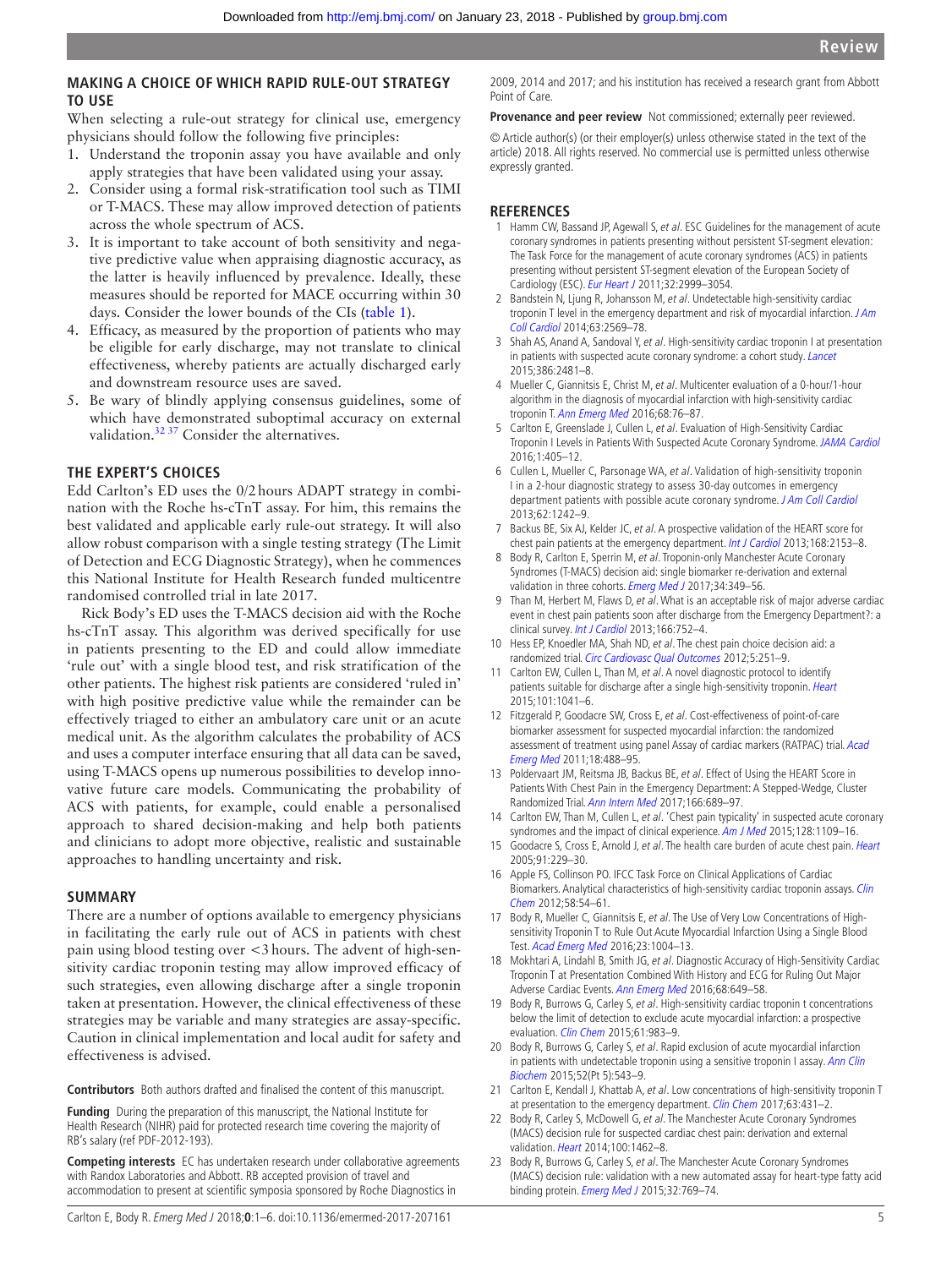- <span id="page-5-0"></span>24 Body R, Boachie C, McConnachie A, et al. Feasibility of the Manchester Acute Coronary Syndromes (MACS) decision rule to safely reduce unnecessary hospital admissions: a pilot randomised controlled trial. *[Emerg Med J](http://dx.doi.org/10.1136/emermed-2016-206148)* 2017;34:586-92.
- <span id="page-5-1"></span>25 Greenslade JH, Nayer R, Parsonage W, et al. Validating the Manchester Acute Coronary Syndromes (MACS) and Troponin-only Manchester Acute Coronary Syndromes (T-MACS) rules for the prediction of acute myocardial infarction in patients presenting to the emergency department with chest pain. [Emerg Med J](http://dx.doi.org/10.1136/emermed-2016-206366) 2017;34:517–23.
- <span id="page-5-3"></span>26 Van Den Berg P, Body R. The HEART score for early rule out of acute coronary syndromes in the emergency department: a systematic review and meta-analysis. Eur [Heart J Acute Cardiovasc Care](http://dx.doi.org/10.1177/2048872617710788) 2017:204887261771078.
- <span id="page-5-5"></span>27 Meller B, Cullen L, Parsonage WA, et al. Accelerated diagnostic protocol using high-sensitivity cardiac troponin T in acute chest pain patients. [Int J Cardiol](http://dx.doi.org/10.1016/j.ijcard.2015.02.006) 2015;184:208–15.
- <span id="page-5-6"></span>28 Than MP, Pickering JW, Aldous SJ, et al. Effectiveness of EDACS versus ADAPT Accelerated Diagnostic Pathways for Chest Pain: a pragmatic randomized controlled trial embedded within practice. [Ann Emerg Med](http://dx.doi.org/10.1016/j.annemergmed.2016.01.001) 2016;68:93-102.
- <span id="page-5-10"></span>29 Parsonage WA, Milburn T, Ashover S, et al. Implementing change: evaluating the Accelerated Chest pain Risk Evaluation (ACRE) project. [Med J Aust](http://dx.doi.org/10.5694/mja16.01479) 2017;207:201-5.
- <span id="page-5-9"></span>30 Than M, Aldous S, Lord SJ, et al. A 2-hour diagnostic protocol for possible cardiac chest pain in the emergency department: a randomized clinical trial. [JAMA Intern Med](http://dx.doi.org/10.1001/jamainternmed.2013.11362) 2014;174:51–8.
- <span id="page-5-11"></span>31 Than M, Cullen L, Aldous S, et al. 2-Hour accelerated diagnostic protocol to assess patients with chest pain symptoms using contemporary troponins as the only biomarker: the ADAPT trial. [J Am Coll Cardiol](http://dx.doi.org/10.1016/j.jacc.2012.02.035) 2012;59:2091–8.
- <span id="page-5-4"></span>32 Roffi M, Patrono C, Collet JP, et al. 2015 ESC guidelines for the management of acute coronary syndromes in patients presenting without persistent ST-segment elevation: task force for the management of acute coronary syndromes in patients presenting without persistent ST-segment elevation of the European Society of Cardiology (ESC). [Eur Heart J](http://dx.doi.org/10.1093/eurheartj/ehv320) 2016;37:267–315.
- <span id="page-5-12"></span>33 Than M, Cullen L, Reid CM, et al. A 2-h diagnostic protocol to assess patients with chest pain symptoms in the Asia-Pacific region (ASPECT): a prospective observational validation study. [Lancet](http://dx.doi.org/10.1016/S0140-6736(11)60310-3) 2011;377:1077-84.
- <span id="page-5-13"></span>34 Cullen L, Greenslade JH, Hawkins T, et al. Improved Assessment of Chest pain Trial (IMPACT): assessing patients with possible acute coronary syndromes. [Med J Aust](http://dx.doi.org/10.5694/mja16.01351) 2017;207:195–200.
- <span id="page-5-14"></span>35 Goodacre SW, Bradburn M, Cross E, et al. The Randomised Assessment of Treatment using Panel Assay of Cardiac Markers (RATPAC) trial: a randomised controlled trial of point-of-care cardiac markers in the emergency department. [Heart](http://dx.doi.org/10.1136/hrt.2010.203166) 2011;97:190-6.
- <span id="page-5-7"></span>36 Collinson P, Goodacre S, Gaze D, et al. Very early diagnosis of chest pain by point-of-care testing: comparison of the diagnostic efficiency of a panel of cardiac biomarkers compared with troponin measurement alone in the RATPAC trial. [Heart](http://dx.doi.org/10.1136/heartjnl-2011-300723) 2012;98:312–8.
- <span id="page-5-8"></span>37 Pickering JW, Greenslade JH, Cullen L, et al. Assessment of the european society of cardiology 0-hour/1-hour algorithm to rule-out and rule-in acute myocardial infarction. [Circulation](http://dx.doi.org/10.1161/CIRCULATIONAHA.116.022677) 2016;134:1532–41.
- <span id="page-5-2"></span>38 Carlton EW, Khattab A, Greaves K. Identifying patients suitable for discharge after a single-presentation high-sensitivity troponin result: a comparison of five established risk scores and two high-sensitivity assays. [Ann Emerg Med](http://dx.doi.org/10.1016/j.annemergmed.2015.07.006) 2015;66:635–45.